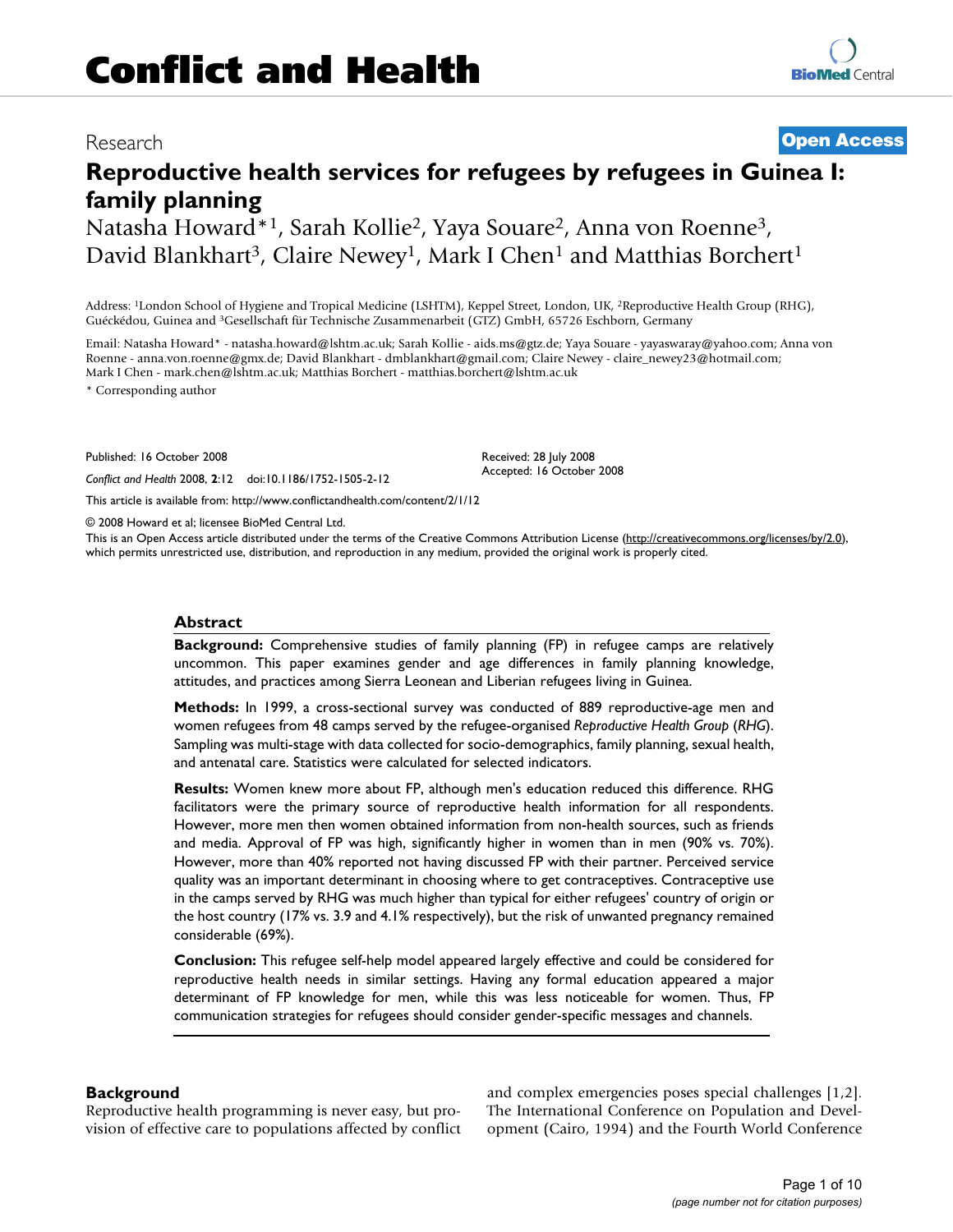on Women (Beijing, 1995) marked a policy shift for both reproductive health and refugee health. The definition of reproductive health became more comprehensive, emphasising the reproductive health needs and rights of the underserved, particularly refugees and internally displaced persons (IDPs) [3-5]. However, despite strengthened international interest and policy frameworks, implementation remains difficult and quality research is minimal [2-4,6-11]. Published studies have concentrated on refugees in more developed countries or stable camp settings.

Globally, refugees and IDPs number over 32.9 million [6], and "reproductive health needs do not disappear upon displacement" [4]. Relief efforts have traditionally focused on acute-phase survival, including HIV prevention and basic emergency obstetric care [7]. However, reproductive health spans relief and development and is essential for long-term survival [7,8]. This is particularly true of contraceptive services, whose functioning requires sufficient staff training, counselling skills and supplies, and client trust that service quality is good and supplies will continue. In many camp settings, fertility rates and gender-based violence increase, and maternal and neonatal mortality can be high [7,9]. For example, a World Health Organisation (WHO) study estimated 25–50% of maternal mortality among refugees as due to unsafe abortion, indicating considerable unmet need for contraception [10]. Implementing agencies now recognise the need to provide contraceptive services. However, despite moves to improve provision, barriers to access and acceptability remain [11-14].

## *Setting*

From 1989 to 2004, conflicts in Liberia and Sierra Leone displaced over 500,000 people into the Forest Region of neighbouring Guinea [15]. While many Liberians returned home following elections in 1997, civil war in Sierra Leone lasted until 2002. Two major refugee influxes in 1991 and 1997–98 challenged the already weakened Guinean health services, still recovering from disastrous economic and political conditions under Sekou Touré. Following the 1986 Bamako Initiative, Guinea's new government initiated major health sector reforms, encouraging non-governmental agencies to support health service development. Guinea's Ministry of Health responded to refugee health needs through the "Programme d'assistance aux réfugiés Libériens et Sierra Léonais" (PARLS), which soon became an integral part of the health system. Refugees received free treatment from Guinean health services, reimbursed by UNHCR on a fee-for-service basis. However, refugees sometimes perceived government reproductive and sexual health services as deficient. For example, Liberian and Sierra Leonean women had access to family planning (FP) in their home countries, but in Guinean health centres such services were only introduced in 1992.

In 1995, a group of refugee midwives and interested women organised the '*Reproductive Health Group'* (RHG) to improve on the local services available to their fellow refugees in Guéckédou and Kissidougou prefectures. RHG was supported by GTZ (German Technical Cooperation) as a non-governmental organisation (NGO) for refugee health by refugees. It was based on the innovative concept of rallying expertise within refugee communities to address their own sexual and reproductive health needs. RHG mobilised refugee expertise by recruiting and seconding refugee nurses and midwives to local Guinean health facilities, and training refugee lay women to provide reproductive health education, referrals, and contraceptives for the refugee community. RHG used drama groups to reach those less likely to access facilities or RHG facilitators, particularly young people and men. RHG achieved good coverage in Guéckédou and Kissidougou camps (e.g. antenatal services covered 56% of reproductive-age women). Table 1 summarises the RHG programme, while details are published elsewhere [14,16].

## *Objectives*

RHG health education and services appeared to reach women effectively. However, workers were concerned about their effectiveness in reaching men and adolescents, which has been found to be problematic elsewhere [12,17-27]. In 1999, a cross-sectional survey was conducted in the refugee population to gather populationlevel data on reproductive health knowledge, attitudes and practices (KAP) for use in strengthening RHG's implementation. The survey collected data on demographics, family planning, sexually transmitted infections (STIs), HIV, antenatal and obstetric care. Study objectives included the assessment of gender or age differences in reproductive health knowledge, attitudes, and practices, which might warrant different approaches for these target groups. This paper addresses gender and age differences in family planning, while STIs are addressed in the companion paper [28].

## **Methods**

## *Study design*

The study this paper is drawn from was a cross-sectional, questionnaire-based interview survey on sexual and reproductive health knowledge, attitudes, and practices. The target population was reproductive-age male and female refugees (15 to 49) from an estimated population of 250,000 living in 48 camps across the Forest Region of Guinea, covered by RHG activities for four years. Two planned follow-up surveys were abandoned due to political changes and camp closures.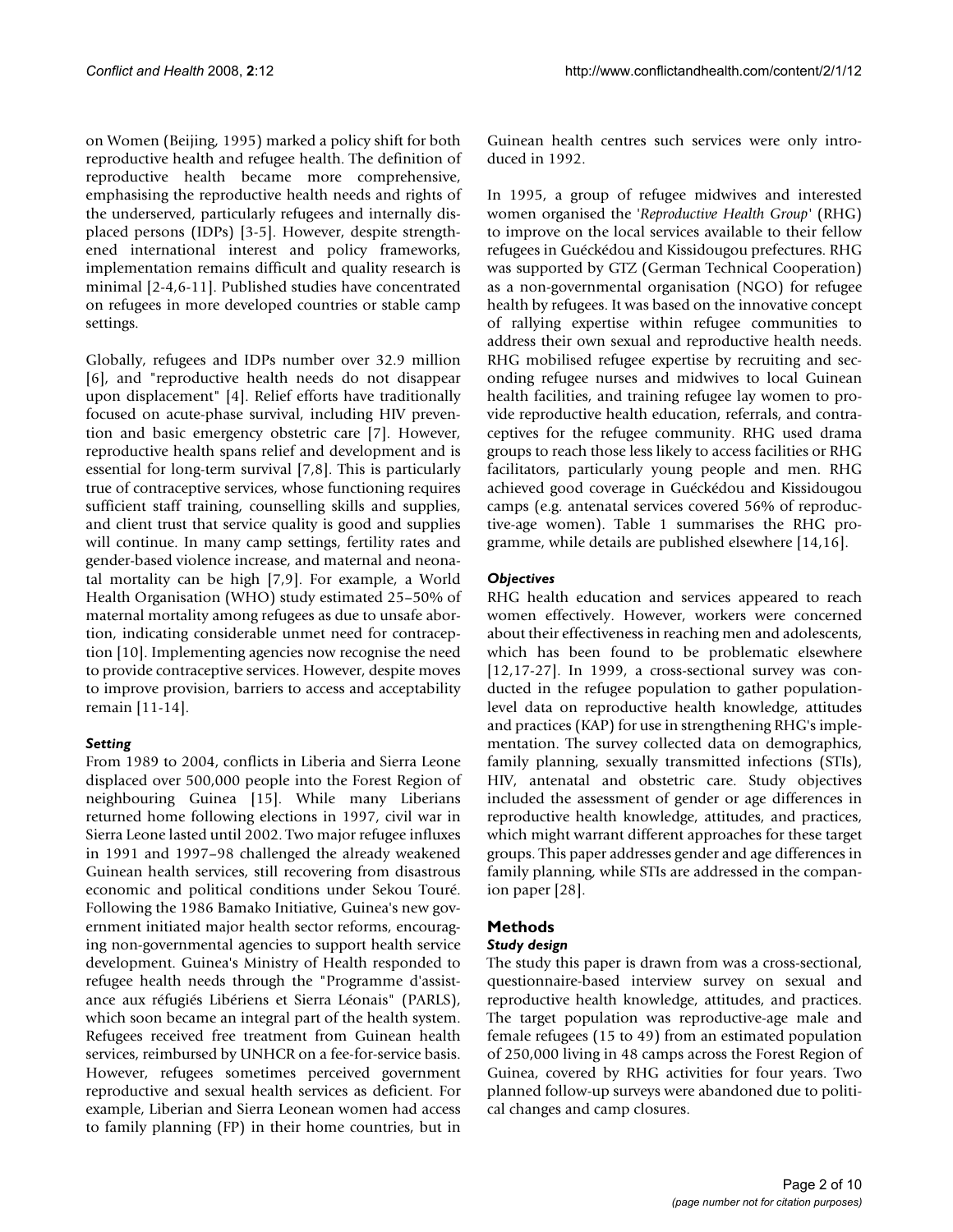| <b>Staff</b>               | Management: I coordinator, I deputy coordinator, I youth coordinator.<br>Support: 4 supervisors, I data officer, I finance officer, I part-time expatriate advisor (GTZ).<br>Frontline: 36 nurse/midwives, 75 RHG facilitators, 14 youth/drama groups.                                                                                                      |
|----------------------------|-------------------------------------------------------------------------------------------------------------------------------------------------------------------------------------------------------------------------------------------------------------------------------------------------------------------------------------------------------------|
| <b>Staff training</b>      | Safe motherhood, FP, syndromic STI management, HIV prevention.                                                                                                                                                                                                                                                                                              |
| Organisational development | RHG management team was coached by GTZ in NGO internal governance issues, human resource<br>management, project management, monitoring and evaluation, health information systems, survey design,<br>implementation and evaluation.                                                                                                                         |
| <b>Supplies</b>            | Contraceptives: oral, injectible, IUD, condoms, and spermicide supplied through health facilities.<br>STI drugs: antibiotics for refugees from UNHCR, supplied through health facilities.<br>Other: transport (2 pickups, 2 motorbikes), office and audio/visual equipment from GTZ.                                                                        |
| <b>Funding</b>             | Approximately USD 164,000 annually (1999).                                                                                                                                                                                                                                                                                                                  |
| <b>Partners</b>            | GTZ (core funding, organisational development, technical assistance), ARC (training, funding some facilitators),<br>UNHCR (refugee services coordination, reimbursement of Guinean health services for refugees), Guinean MoH<br>(health facilities).                                                                                                       |
| <b>Activities</b>          | Health service based: Female refugee nurses and midwives, seconded to 28 Guinean health facilities used by<br>refugees, provided services to refugees and Guineans.<br>Community based: RHG facilitators provided information, contraceptives (condoms, spermicide) and referral.<br>Theatre groups and youth clubs provided information and entertainment. |
| Goal                       | RH professionals and motivated community volunteers enabled to plan, provide and evaluate sexual and<br>reproductive health services for their fellow refugees.                                                                                                                                                                                             |
| Impact                     | Improved RH service provision in Forest Region, increased contraceptive usage and STI prevention and<br>treatment, and became an important actor in the health sector (RHG represented 'best practice' and 'worthy of<br>study' - WHO consultant [16]).                                                                                                     |

#### **Table 1: RHG model summary**

Source: von Roenne et al [14].

Sampling was multi-stage. First, 45 clusters of households were randomly selected from the 48 camps, with probability of selection proportional to camp size. Second, a stratified sample of ten men and ten women per cluster (i.e. one eligible man or woman from each of twenty households) was randomly selected from household lists. Sample size was calculated to detect a difference of 10% versus 20% between strata of equal size with 80% power and 95% confidence interval, accounting for clustering. Participation was voluntary, with no payments other than reimbursement of travel costs made. The study received ethical clearance from the Ministry of Public Health in Guinea and the London School of Hygiene & Tropical Medicine in the UK.

## *Data collection*

The questionnaire was designed from instruments used in similar settings and piloted in a camp not included in the study. Several sections covered socio-demographic information, family planning, sexual health, and antenatal care (only for female interviewees). The questionnaire was intended for use in English, and if respondents were not sufficiently fluent, the interviewer translated directly into local language. Questions were read verbatim to ensure

reliability, and only rephrased if a respondent did not understand. Interviewers were recruited from the refugee community, and were always the same sex as respondents. A four-day training course and instruction manual were given to all interviewers, covering aspects such as privacy, prompting and translations. Data collection and entry were conducted over four weeks in 1999. Three contact attempts were made before classification as absent and replacement with another household or individual. Data collection and entry were completed within the study period. Data was double-entered in Epi-Info™ 6, with range and consistency checks to reduce transposition error.

#### *Data analysis*

Analysis was conducted using Stata® 10.0. Family planning outcomes were explored for associations with gender and age, using chi-squared tests and Mantel Haenszel odds ratios as appropriate. Potential confounders were determined based on independent association with exposure and outcome variables (i.e. significant at  $p < 0.05$ ). Confounders that changed odds ratios by at least 10% were incorporated into logistic regression models, which accounted for clustering using robust standard errors.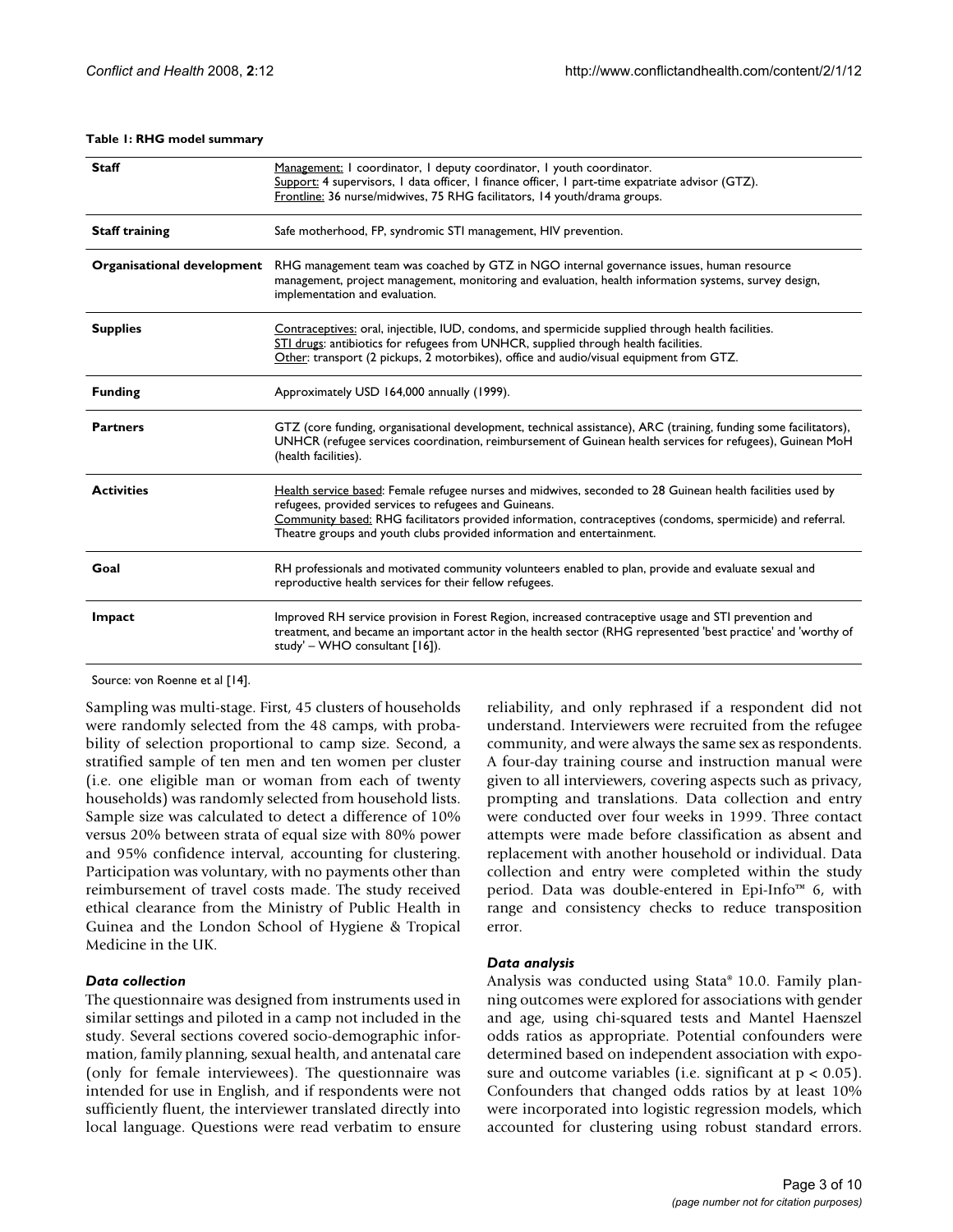Effect modifiers were reported individually if they changed the effect of exposure on outcome significantly between strata, as determined by Wald test.

## **Results**

## *Demographics*

The response rate exceeded 95% and the final sample analysed was 889 (445 men and 444 women). Household lists indicated the sexes were represented equally in the study population, and weighting was deemed unnecessary despite stratified sampling by sex. About 60% of respondents were under age 30, with women significantly younger than men. Most refugees (97%) were from Sierra Leone, and at the time of interview, more than half had arrived in camp within the past three years (i.e. after 1996). Sixty percent of men, but only 29% of women had received some formal schooling. Almost all (91%) were sexually experienced. Women were more likely to be married, and 32% reported their husband as having more than one wife. Women were significantly younger than men at marriage (mean age 16 years versus 24 years for men) and at first intercourse (mean 17 years versus 19 for men). See Table 2 for more.

## *Family planning*

Table 3 shows family planning knowledge, attitude and practice variables stratified by gender. Family planning as a concept could be explained by most study participants (male 66%, female 88%,  $p < 0.001$ ), but about one-third could not identify a contraceptive method (Table 3a). The mean number of modern methods known by women and men were 1.9 and 1.2 respectively, with condoms and pills most recognised. Except for condoms, which more men identified (61% versus 43%), a significantly higher proportion of women identified each contraceptive method (p < 0.001).

Female respondents were almost five times more likely to know about family planning concepts and methods than were male respondents (OR 4.8, robust 95% confidence interval 2.9–7.9, adjusted for age, ever married and education). Among those with formal education women had three times higher odds of knowing what family planning was (OR 3.0, robust 95% confidence interval 1.4–6.3, adjusted for age and ever married). Among those with no formal schooling, this difference rose to over six times greater odds (OR 6.4, 3.6–11.1, adjusted for age and ever married). Although the association was only weakly significant (Wald test p-value  $= 0.07$ ), this suggests that formal education increased the likelihood that men would know about family planning concepts, reducing the knowledge gap between the genders.

RHG facilitators were cited as the main family planning information source for respondents who knew about family planning (67%), though men and women appeared to access health information differently ( $p < 0.01$ ). While 91% of women and 86% of men got their health information from RHG staff or health facilities, men were more likely than women to get information from friends, radio, and RHG dramas (15% versus 8%).

More than 70% of men and about 90% of women approved of couples using family planning and of RHG facilitators providing information (Table 3b). However, over 40% of respondents reported never having discussed family planning with their partners. Forty-three percent of respondents considered that girls should receive family planning information before age 15, while only 16% felt this to be appropriate for boys. Women responded significantly more positively to attitude questions than did men (p < 0.001), but almost a quarter of women reported not knowing their partner's attitude to family planning. Among respondents who knew what family planning was, women were more than eight times more likely than men were to approve of couples using contraception (OR 8.7, 3.8–20.0, adjusted for education and partner approval of family planning).

More than half of respondents reported never having used modern contraception, and only a quarter identified themselves as current users (Table 3c). Condoms, oral contraceptives, and injections were the most popular. Over 75% of users obtained contraceptives from health facilities. The three main reasons users chose a particular contraceptive source were related to service quality (i.e. privacy, staff competence, staff friendliness). Both women (80%) and men (63%) reported main reasons for not using contraceptives as 'fertility related' (e.g. abstaining, pregnant, lactating, unable or trying to conceive). Opposition to contraceptive use was reported by 24% of men versus 8% of women ( $p < 0.001$ ). Of those opposed to using contraception, 55% of men and 26% of women, predominantly Muslims, reported this as due to religion  $(p = 0.02)$ . Among current non-users, odds of expected future contraceptive use were approximately twice as high for women as men (OR 2.19, 1.4–3.5, adjusted for age, education, and ever married).

Over 90% of respondents knew where to access contraceptives, with women slightly more knowledgeable about were to get the pill. Women and men identified at least one correct source for an average of 3.6 and 2.5 contraceptive methods respectively (i.e. condom, pill, injection, IUD, spermicide).

Knowledge of family planning as a concept and approval of couples using family planning did not differ significantly between respondents who were younger or older than 20 years, though knowledge was slightly better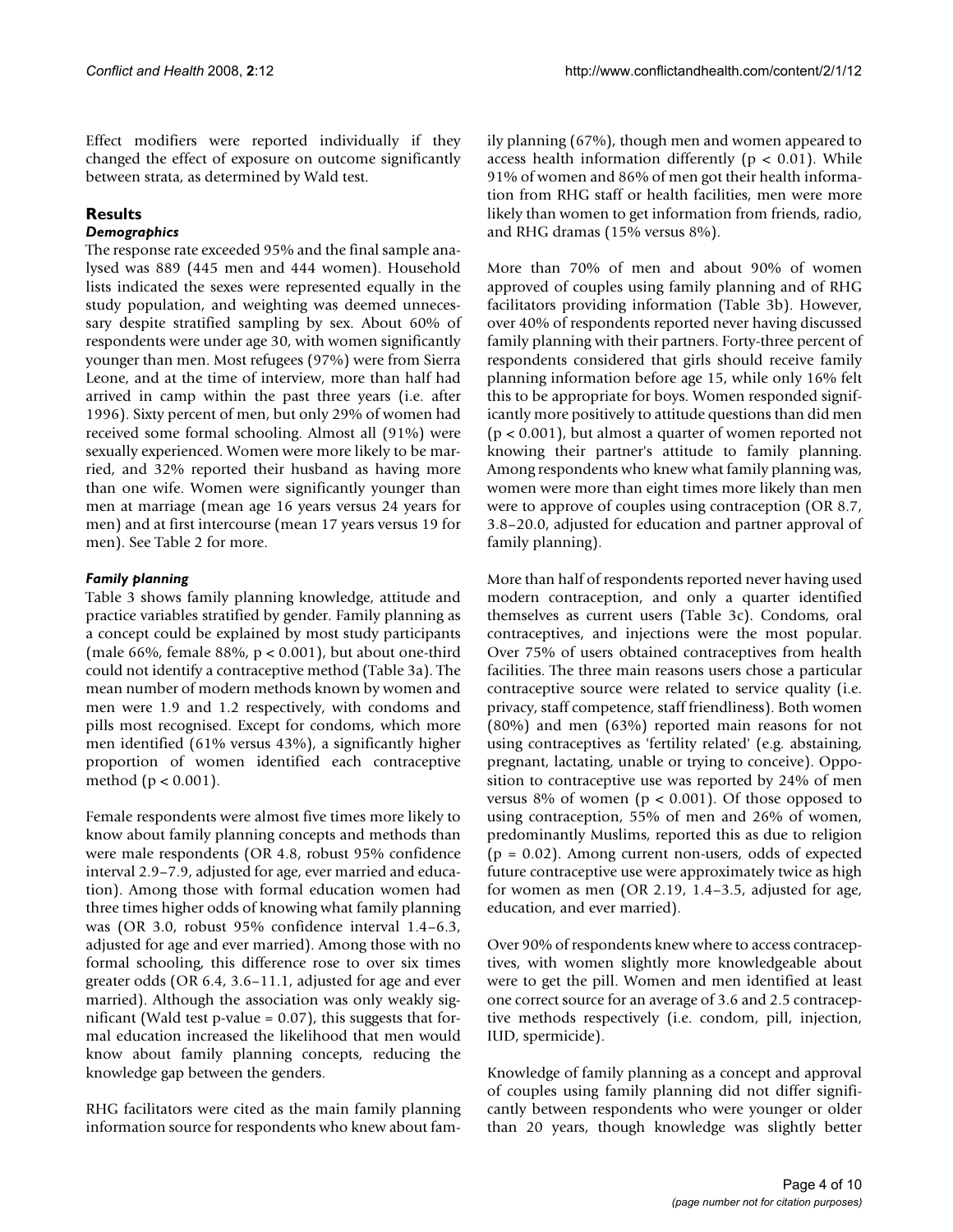| Variable                          | Category                                   | Male (%)        | Female (%)      | $X^2$ p-value |
|-----------------------------------|--------------------------------------------|-----------------|-----------------|---------------|
| All respondents:                  |                                            | 445 (100)       | 444 (100)       |               |
| Age                               | $15 - 19$                                  | 103(23)         | 104(23)         |               |
|                                   | $20 - 29$                                  | 141(32)         | 189(43)         |               |
|                                   | $30 - 39$                                  | 140(31)         | 118(27)         |               |
|                                   | $40 - 49$                                  | 61(14)          | 33(7)           | 0.001         |
| Country of origin                 | Sierra Leone                               | 436 (98)        | 432 (97)        |               |
|                                   | Liberia                                    | 7(2)            | 12(3)           |               |
|                                   | Other                                      | 2(0)            | 0(0)            | 0.19          |
| Arrival in camp                   | Before 1996                                | 202(45)         | 188(42)         |               |
|                                   | 1996 or later                              |                 |                 | 0.36          |
|                                   |                                            | 243 (55)        | 256 (58)        |               |
| Education                         | No formal education                        | 181(41)         | 316(71)         |               |
|                                   | Some formal education                      | 264 (59)        | 128(29)         | < 0.001       |
| Religion                          | Catholic                                   | 82(18)          | 88 (20)         |               |
|                                   | Protestant                                 | 173(39)         | 184(41)         |               |
|                                   | Muslim                                     | 190(43)         | 172(39)         | 0.49          |
| Age at first penetrative sex      | 15 years or less                           | 113(25)         | 228(51)         |               |
|                                   | 16 years or older                          | 269(61)         | 185(42)         |               |
|                                   | Unknown                                    | 10(2)           | 5(1)            |               |
|                                   | Never                                      | 53 (12)         | 26(6)           | < 0.001       |
|                                   |                                            |                 |                 |               |
| Marital status                    | Never married                              | 170 (38)        | 69(16)          |               |
|                                   | Currently married                          | 251(56)         | 320 (72)        | < 0.001       |
|                                   | Widowed/Separated                          | 24(6)           | 55 (12)         |               |
| Risk of unplanned pregnancy*      | No                                         | 141(32)         | 132(30)         |               |
|                                   | Yes                                        | 304(68)         | 312(70)         | 0.53          |
| Ever married respondents          |                                            | $n = 275 (100)$ | $n = 375 (100)$ |               |
| Polygyny                          | Respondent or husband has other wife/wives | 58(21)          | 120(32)         | 0.002         |
| Residence of partner              | Living together in camp                    | 237 (86)        | 275 (73)        | < 0.001       |
| Age at marriage <sup>+</sup> [29] | 10 or under                                | 0(0)            | 12(3)           |               |
|                                   | $11-17$                                    | 16(6)           | 265(71)         |               |
|                                   | $18 - 29$                                  | 220 (80)        | 96 (26)         |               |
|                                   | 30+                                        | 39(14)          | 1(0)            | < 0.001       |
| Female respondents                |                                            |                 | $n = 444 (100)$ |               |
| Parity                            | Nulliparous                                |                 | 84 (19)         |               |
|                                   | Parous                                     |                 | 360(81)         |               |
| Parous female respondents         |                                            |                 | $n = 360 (100)$ |               |
| Living children (women)           | None                                       |                 | 36(10)          |               |
|                                   | I-3 children living in household           |                 | 258 (72)        |               |
|                                   |                                            |                 |                 |               |
|                                   | 4-8 children living in household           | --              | 66 (18)         |               |

## **Table 2: Demographic characteristics stratified by gender**

\* Those considered at risk for unplanned pregnancy were all those who were between 15–45, had a partner living in camp, reported no contraceptive use, and were not trying to have a child. +Based on WHO definition of adolescence (10–18).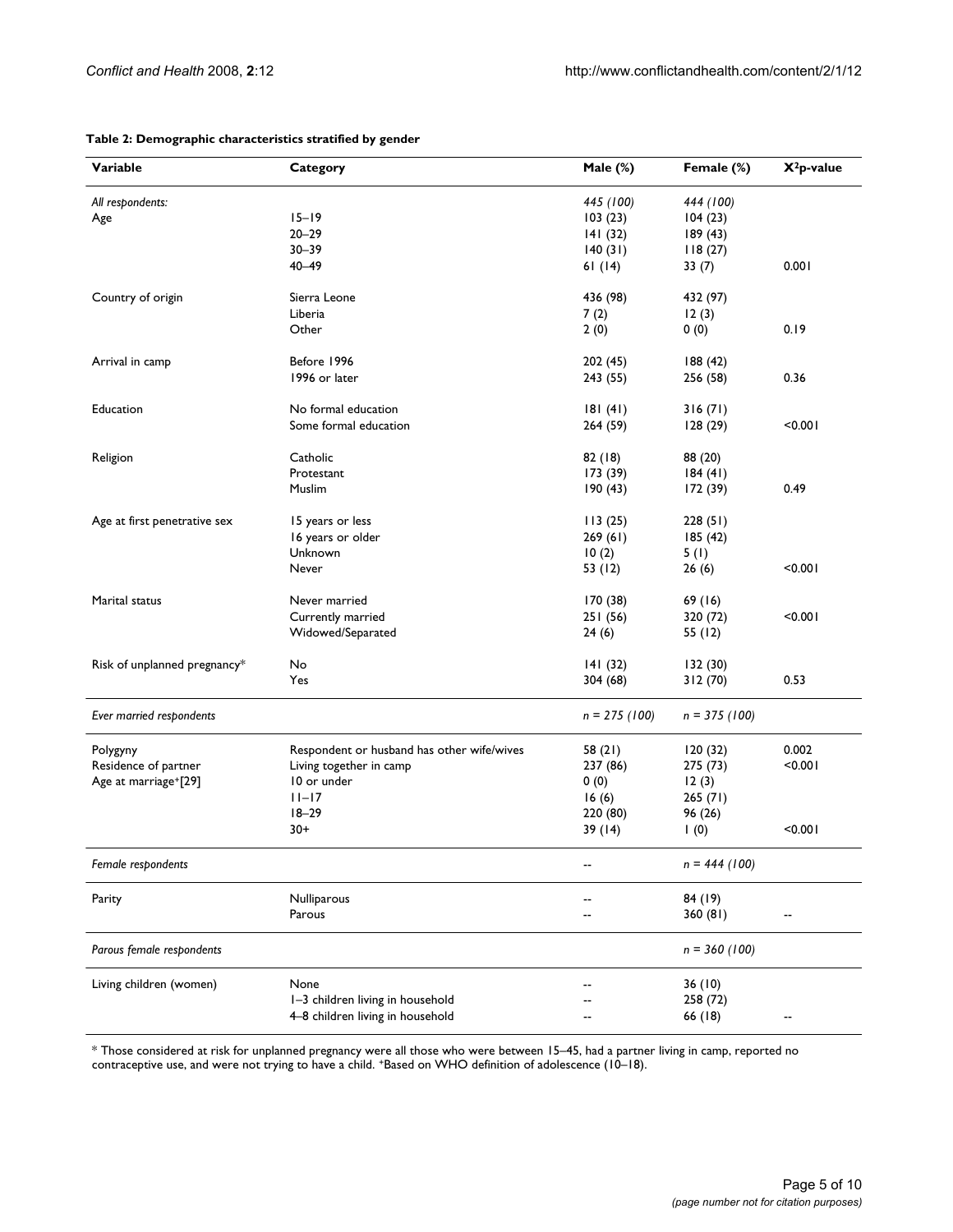| a) Knowledge<br>$n = 445 (100)$<br>All respondents:<br>$n = 444 (100)$<br>Yes<br>389 (88)<br>Can explain FP<br>294 (66)<br>< 0.001<br>Not sure<br>151(34)<br>55 (12)<br>No. of FP methods known (excluding traditional methods)<br>None<br>144(32)<br>132 (30)<br>I-2 methods<br>241 (54)<br>159 (36)<br>60(14)<br>< 0.001<br>3-5 methods<br>153(34)<br>Condom<br>269 (60)<br>Methods identified w/o probing (multiple answers possible)<br>192(43)<br>< 0.001<br>Pill<br>168(38)<br>272(61)<br>< 0.001<br>206 (46)<br>< 0.001<br>Injection<br>68 (15)<br>< 0.001<br>Spermicide<br>13(3)<br>85 (19)<br>< 0.001<br><b>IUD</b><br>19(4)<br>77 (17)<br>77(17)<br>0.23<br>Other (i.e. traditional methods)<br>49 (11)<br>Condom<br>0.8<br>Methods identified with probing (multiple answers possible)<br>407 (91)<br>404 (91)<br>Pill<br>321 (72)<br>406 (91)<br>< 0.001<br>250 (56)<br>373 (84)<br>< 0.001<br>Injection<br>< 0.001<br>Spermicide<br>100(22)<br>211(48)<br>< 0.001<br><b>IUD</b><br>110(25)<br>228(51)<br>Respondents who explained FP<br>$n = 294 (100)$<br>$n = 389(100)$<br><b>RHG</b> facilitators<br>Key FP information source<br>197(67)<br>262(67)<br>Health workers<br>55 (19)<br>95 (24)<br>Friends and family<br>17(6)<br>20(5)<br>14(5)<br>11(3)<br>Drama groups<br>Radio<br>6(2)<br>0(0)<br>Other/Unknown<br>0.006<br>5(2)<br>$\mathsf{I}$ (0)<br>b) Attitude<br>Male<br>Category<br>Female<br>$X^2p$ -value<br>All respondents<br>$n = 445 (100)$<br>$n = 444 (100)$<br>Attitude to couples using FP<br>Approve<br>326 (73)<br>396 (89)<br>95(21)<br>Disapprove<br>40 (9)<br>24(5)<br>< 0.001<br>Don't know<br>8(2)<br>Attitude to RHG facilitators providing FP info<br>334 (75)<br>405 (91)<br>Approve<br>91(20)<br>33(7)<br>Disapprove<br>Don't know<br>< 0.001<br>20(5)<br>6(2)<br>Attitude to FP teaching (to boys)<br>Before age 15<br>59 (13)<br>84 (19)<br>Around age 15<br>155(35)<br>200(45)<br>Later than age 15<br>120(27)<br>102(23)<br>Disapprove/Don't know<br>< 0.001<br>111(25)<br>58 (13)<br>Attitude to FP teaching (to girls)<br>Before age 15<br>158 (36)<br>223 (50)<br>Around age 15<br>111(25)<br>117(26)<br>Later than age 15<br>66 (15)<br>50(11)<br>Disapprove/Don't know<br>< 0.001<br>110(25)<br>54 (12)<br>Respondents currently with partner<br>$n = 251 (100)$<br>$n = 320 (100)$<br>Partner's attitude to couples using FP<br>Partner approves<br>163(65)<br>190 (59)<br>Partner disapproves<br>60(24)<br>54 (17) | <b>Variables</b> |          |             |            |               |
|-----------------------------------------------------------------------------------------------------------------------------------------------------------------------------------------------------------------------------------------------------------------------------------------------------------------------------------------------------------------------------------------------------------------------------------------------------------------------------------------------------------------------------------------------------------------------------------------------------------------------------------------------------------------------------------------------------------------------------------------------------------------------------------------------------------------------------------------------------------------------------------------------------------------------------------------------------------------------------------------------------------------------------------------------------------------------------------------------------------------------------------------------------------------------------------------------------------------------------------------------------------------------------------------------------------------------------------------------------------------------------------------------------------------------------------------------------------------------------------------------------------------------------------------------------------------------------------------------------------------------------------------------------------------------------------------------------------------------------------------------------------------------------------------------------------------------------------------------------------------------------------------------------------------------------------------------------------------------------------------------------------------------------------------------------------------------------------------------------------------------------------------------------------------------------------------------------------------------------------------------------------------------------------------------------------------------------------------------------------------------------------------------------------------------------------------------------------------------------|------------------|----------|-------------|------------|---------------|
|                                                                                                                                                                                                                                                                                                                                                                                                                                                                                                                                                                                                                                                                                                                                                                                                                                                                                                                                                                                                                                                                                                                                                                                                                                                                                                                                                                                                                                                                                                                                                                                                                                                                                                                                                                                                                                                                                                                                                                                                                                                                                                                                                                                                                                                                                                                                                                                                                                                                             |                  | Category | Male $(\%)$ | Female (%) | $X^2$ p-value |
|                                                                                                                                                                                                                                                                                                                                                                                                                                                                                                                                                                                                                                                                                                                                                                                                                                                                                                                                                                                                                                                                                                                                                                                                                                                                                                                                                                                                                                                                                                                                                                                                                                                                                                                                                                                                                                                                                                                                                                                                                                                                                                                                                                                                                                                                                                                                                                                                                                                                             |                  |          |             |            |               |
|                                                                                                                                                                                                                                                                                                                                                                                                                                                                                                                                                                                                                                                                                                                                                                                                                                                                                                                                                                                                                                                                                                                                                                                                                                                                                                                                                                                                                                                                                                                                                                                                                                                                                                                                                                                                                                                                                                                                                                                                                                                                                                                                                                                                                                                                                                                                                                                                                                                                             |                  |          |             |            |               |
|                                                                                                                                                                                                                                                                                                                                                                                                                                                                                                                                                                                                                                                                                                                                                                                                                                                                                                                                                                                                                                                                                                                                                                                                                                                                                                                                                                                                                                                                                                                                                                                                                                                                                                                                                                                                                                                                                                                                                                                                                                                                                                                                                                                                                                                                                                                                                                                                                                                                             |                  |          |             |            |               |
|                                                                                                                                                                                                                                                                                                                                                                                                                                                                                                                                                                                                                                                                                                                                                                                                                                                                                                                                                                                                                                                                                                                                                                                                                                                                                                                                                                                                                                                                                                                                                                                                                                                                                                                                                                                                                                                                                                                                                                                                                                                                                                                                                                                                                                                                                                                                                                                                                                                                             |                  |          |             |            |               |
|                                                                                                                                                                                                                                                                                                                                                                                                                                                                                                                                                                                                                                                                                                                                                                                                                                                                                                                                                                                                                                                                                                                                                                                                                                                                                                                                                                                                                                                                                                                                                                                                                                                                                                                                                                                                                                                                                                                                                                                                                                                                                                                                                                                                                                                                                                                                                                                                                                                                             |                  |          |             |            |               |
|                                                                                                                                                                                                                                                                                                                                                                                                                                                                                                                                                                                                                                                                                                                                                                                                                                                                                                                                                                                                                                                                                                                                                                                                                                                                                                                                                                                                                                                                                                                                                                                                                                                                                                                                                                                                                                                                                                                                                                                                                                                                                                                                                                                                                                                                                                                                                                                                                                                                             |                  |          |             |            |               |
|                                                                                                                                                                                                                                                                                                                                                                                                                                                                                                                                                                                                                                                                                                                                                                                                                                                                                                                                                                                                                                                                                                                                                                                                                                                                                                                                                                                                                                                                                                                                                                                                                                                                                                                                                                                                                                                                                                                                                                                                                                                                                                                                                                                                                                                                                                                                                                                                                                                                             |                  |          |             |            |               |
|                                                                                                                                                                                                                                                                                                                                                                                                                                                                                                                                                                                                                                                                                                                                                                                                                                                                                                                                                                                                                                                                                                                                                                                                                                                                                                                                                                                                                                                                                                                                                                                                                                                                                                                                                                                                                                                                                                                                                                                                                                                                                                                                                                                                                                                                                                                                                                                                                                                                             |                  |          |             |            |               |
|                                                                                                                                                                                                                                                                                                                                                                                                                                                                                                                                                                                                                                                                                                                                                                                                                                                                                                                                                                                                                                                                                                                                                                                                                                                                                                                                                                                                                                                                                                                                                                                                                                                                                                                                                                                                                                                                                                                                                                                                                                                                                                                                                                                                                                                                                                                                                                                                                                                                             |                  |          |             |            |               |
|                                                                                                                                                                                                                                                                                                                                                                                                                                                                                                                                                                                                                                                                                                                                                                                                                                                                                                                                                                                                                                                                                                                                                                                                                                                                                                                                                                                                                                                                                                                                                                                                                                                                                                                                                                                                                                                                                                                                                                                                                                                                                                                                                                                                                                                                                                                                                                                                                                                                             |                  |          |             |            |               |
|                                                                                                                                                                                                                                                                                                                                                                                                                                                                                                                                                                                                                                                                                                                                                                                                                                                                                                                                                                                                                                                                                                                                                                                                                                                                                                                                                                                                                                                                                                                                                                                                                                                                                                                                                                                                                                                                                                                                                                                                                                                                                                                                                                                                                                                                                                                                                                                                                                                                             |                  |          |             |            |               |
|                                                                                                                                                                                                                                                                                                                                                                                                                                                                                                                                                                                                                                                                                                                                                                                                                                                                                                                                                                                                                                                                                                                                                                                                                                                                                                                                                                                                                                                                                                                                                                                                                                                                                                                                                                                                                                                                                                                                                                                                                                                                                                                                                                                                                                                                                                                                                                                                                                                                             |                  |          |             |            |               |
|                                                                                                                                                                                                                                                                                                                                                                                                                                                                                                                                                                                                                                                                                                                                                                                                                                                                                                                                                                                                                                                                                                                                                                                                                                                                                                                                                                                                                                                                                                                                                                                                                                                                                                                                                                                                                                                                                                                                                                                                                                                                                                                                                                                                                                                                                                                                                                                                                                                                             |                  |          |             |            |               |
|                                                                                                                                                                                                                                                                                                                                                                                                                                                                                                                                                                                                                                                                                                                                                                                                                                                                                                                                                                                                                                                                                                                                                                                                                                                                                                                                                                                                                                                                                                                                                                                                                                                                                                                                                                                                                                                                                                                                                                                                                                                                                                                                                                                                                                                                                                                                                                                                                                                                             |                  |          |             |            |               |
|                                                                                                                                                                                                                                                                                                                                                                                                                                                                                                                                                                                                                                                                                                                                                                                                                                                                                                                                                                                                                                                                                                                                                                                                                                                                                                                                                                                                                                                                                                                                                                                                                                                                                                                                                                                                                                                                                                                                                                                                                                                                                                                                                                                                                                                                                                                                                                                                                                                                             |                  |          |             |            |               |
|                                                                                                                                                                                                                                                                                                                                                                                                                                                                                                                                                                                                                                                                                                                                                                                                                                                                                                                                                                                                                                                                                                                                                                                                                                                                                                                                                                                                                                                                                                                                                                                                                                                                                                                                                                                                                                                                                                                                                                                                                                                                                                                                                                                                                                                                                                                                                                                                                                                                             |                  |          |             |            |               |
|                                                                                                                                                                                                                                                                                                                                                                                                                                                                                                                                                                                                                                                                                                                                                                                                                                                                                                                                                                                                                                                                                                                                                                                                                                                                                                                                                                                                                                                                                                                                                                                                                                                                                                                                                                                                                                                                                                                                                                                                                                                                                                                                                                                                                                                                                                                                                                                                                                                                             |                  |          |             |            |               |
|                                                                                                                                                                                                                                                                                                                                                                                                                                                                                                                                                                                                                                                                                                                                                                                                                                                                                                                                                                                                                                                                                                                                                                                                                                                                                                                                                                                                                                                                                                                                                                                                                                                                                                                                                                                                                                                                                                                                                                                                                                                                                                                                                                                                                                                                                                                                                                                                                                                                             |                  |          |             |            |               |
|                                                                                                                                                                                                                                                                                                                                                                                                                                                                                                                                                                                                                                                                                                                                                                                                                                                                                                                                                                                                                                                                                                                                                                                                                                                                                                                                                                                                                                                                                                                                                                                                                                                                                                                                                                                                                                                                                                                                                                                                                                                                                                                                                                                                                                                                                                                                                                                                                                                                             |                  |          |             |            |               |
|                                                                                                                                                                                                                                                                                                                                                                                                                                                                                                                                                                                                                                                                                                                                                                                                                                                                                                                                                                                                                                                                                                                                                                                                                                                                                                                                                                                                                                                                                                                                                                                                                                                                                                                                                                                                                                                                                                                                                                                                                                                                                                                                                                                                                                                                                                                                                                                                                                                                             |                  |          |             |            |               |
|                                                                                                                                                                                                                                                                                                                                                                                                                                                                                                                                                                                                                                                                                                                                                                                                                                                                                                                                                                                                                                                                                                                                                                                                                                                                                                                                                                                                                                                                                                                                                                                                                                                                                                                                                                                                                                                                                                                                                                                                                                                                                                                                                                                                                                                                                                                                                                                                                                                                             |                  |          |             |            |               |
|                                                                                                                                                                                                                                                                                                                                                                                                                                                                                                                                                                                                                                                                                                                                                                                                                                                                                                                                                                                                                                                                                                                                                                                                                                                                                                                                                                                                                                                                                                                                                                                                                                                                                                                                                                                                                                                                                                                                                                                                                                                                                                                                                                                                                                                                                                                                                                                                                                                                             |                  |          |             |            |               |
|                                                                                                                                                                                                                                                                                                                                                                                                                                                                                                                                                                                                                                                                                                                                                                                                                                                                                                                                                                                                                                                                                                                                                                                                                                                                                                                                                                                                                                                                                                                                                                                                                                                                                                                                                                                                                                                                                                                                                                                                                                                                                                                                                                                                                                                                                                                                                                                                                                                                             |                  |          |             |            |               |
|                                                                                                                                                                                                                                                                                                                                                                                                                                                                                                                                                                                                                                                                                                                                                                                                                                                                                                                                                                                                                                                                                                                                                                                                                                                                                                                                                                                                                                                                                                                                                                                                                                                                                                                                                                                                                                                                                                                                                                                                                                                                                                                                                                                                                                                                                                                                                                                                                                                                             |                  |          |             |            |               |
|                                                                                                                                                                                                                                                                                                                                                                                                                                                                                                                                                                                                                                                                                                                                                                                                                                                                                                                                                                                                                                                                                                                                                                                                                                                                                                                                                                                                                                                                                                                                                                                                                                                                                                                                                                                                                                                                                                                                                                                                                                                                                                                                                                                                                                                                                                                                                                                                                                                                             |                  |          |             |            |               |
|                                                                                                                                                                                                                                                                                                                                                                                                                                                                                                                                                                                                                                                                                                                                                                                                                                                                                                                                                                                                                                                                                                                                                                                                                                                                                                                                                                                                                                                                                                                                                                                                                                                                                                                                                                                                                                                                                                                                                                                                                                                                                                                                                                                                                                                                                                                                                                                                                                                                             |                  |          |             |            |               |
|                                                                                                                                                                                                                                                                                                                                                                                                                                                                                                                                                                                                                                                                                                                                                                                                                                                                                                                                                                                                                                                                                                                                                                                                                                                                                                                                                                                                                                                                                                                                                                                                                                                                                                                                                                                                                                                                                                                                                                                                                                                                                                                                                                                                                                                                                                                                                                                                                                                                             |                  |          |             |            |               |
|                                                                                                                                                                                                                                                                                                                                                                                                                                                                                                                                                                                                                                                                                                                                                                                                                                                                                                                                                                                                                                                                                                                                                                                                                                                                                                                                                                                                                                                                                                                                                                                                                                                                                                                                                                                                                                                                                                                                                                                                                                                                                                                                                                                                                                                                                                                                                                                                                                                                             |                  |          |             |            |               |
|                                                                                                                                                                                                                                                                                                                                                                                                                                                                                                                                                                                                                                                                                                                                                                                                                                                                                                                                                                                                                                                                                                                                                                                                                                                                                                                                                                                                                                                                                                                                                                                                                                                                                                                                                                                                                                                                                                                                                                                                                                                                                                                                                                                                                                                                                                                                                                                                                                                                             |                  |          |             |            |               |
|                                                                                                                                                                                                                                                                                                                                                                                                                                                                                                                                                                                                                                                                                                                                                                                                                                                                                                                                                                                                                                                                                                                                                                                                                                                                                                                                                                                                                                                                                                                                                                                                                                                                                                                                                                                                                                                                                                                                                                                                                                                                                                                                                                                                                                                                                                                                                                                                                                                                             |                  |          |             |            |               |
|                                                                                                                                                                                                                                                                                                                                                                                                                                                                                                                                                                                                                                                                                                                                                                                                                                                                                                                                                                                                                                                                                                                                                                                                                                                                                                                                                                                                                                                                                                                                                                                                                                                                                                                                                                                                                                                                                                                                                                                                                                                                                                                                                                                                                                                                                                                                                                                                                                                                             |                  |          |             |            |               |
|                                                                                                                                                                                                                                                                                                                                                                                                                                                                                                                                                                                                                                                                                                                                                                                                                                                                                                                                                                                                                                                                                                                                                                                                                                                                                                                                                                                                                                                                                                                                                                                                                                                                                                                                                                                                                                                                                                                                                                                                                                                                                                                                                                                                                                                                                                                                                                                                                                                                             |                  |          |             |            |               |
|                                                                                                                                                                                                                                                                                                                                                                                                                                                                                                                                                                                                                                                                                                                                                                                                                                                                                                                                                                                                                                                                                                                                                                                                                                                                                                                                                                                                                                                                                                                                                                                                                                                                                                                                                                                                                                                                                                                                                                                                                                                                                                                                                                                                                                                                                                                                                                                                                                                                             |                  |          |             |            |               |
|                                                                                                                                                                                                                                                                                                                                                                                                                                                                                                                                                                                                                                                                                                                                                                                                                                                                                                                                                                                                                                                                                                                                                                                                                                                                                                                                                                                                                                                                                                                                                                                                                                                                                                                                                                                                                                                                                                                                                                                                                                                                                                                                                                                                                                                                                                                                                                                                                                                                             |                  |          |             |            |               |
|                                                                                                                                                                                                                                                                                                                                                                                                                                                                                                                                                                                                                                                                                                                                                                                                                                                                                                                                                                                                                                                                                                                                                                                                                                                                                                                                                                                                                                                                                                                                                                                                                                                                                                                                                                                                                                                                                                                                                                                                                                                                                                                                                                                                                                                                                                                                                                                                                                                                             |                  |          |             |            |               |
|                                                                                                                                                                                                                                                                                                                                                                                                                                                                                                                                                                                                                                                                                                                                                                                                                                                                                                                                                                                                                                                                                                                                                                                                                                                                                                                                                                                                                                                                                                                                                                                                                                                                                                                                                                                                                                                                                                                                                                                                                                                                                                                                                                                                                                                                                                                                                                                                                                                                             |                  |          |             |            |               |
|                                                                                                                                                                                                                                                                                                                                                                                                                                                                                                                                                                                                                                                                                                                                                                                                                                                                                                                                                                                                                                                                                                                                                                                                                                                                                                                                                                                                                                                                                                                                                                                                                                                                                                                                                                                                                                                                                                                                                                                                                                                                                                                                                                                                                                                                                                                                                                                                                                                                             |                  |          |             |            |               |
|                                                                                                                                                                                                                                                                                                                                                                                                                                                                                                                                                                                                                                                                                                                                                                                                                                                                                                                                                                                                                                                                                                                                                                                                                                                                                                                                                                                                                                                                                                                                                                                                                                                                                                                                                                                                                                                                                                                                                                                                                                                                                                                                                                                                                                                                                                                                                                                                                                                                             |                  |          |             |            |               |
|                                                                                                                                                                                                                                                                                                                                                                                                                                                                                                                                                                                                                                                                                                                                                                                                                                                                                                                                                                                                                                                                                                                                                                                                                                                                                                                                                                                                                                                                                                                                                                                                                                                                                                                                                                                                                                                                                                                                                                                                                                                                                                                                                                                                                                                                                                                                                                                                                                                                             |                  |          |             |            |               |
|                                                                                                                                                                                                                                                                                                                                                                                                                                                                                                                                                                                                                                                                                                                                                                                                                                                                                                                                                                                                                                                                                                                                                                                                                                                                                                                                                                                                                                                                                                                                                                                                                                                                                                                                                                                                                                                                                                                                                                                                                                                                                                                                                                                                                                                                                                                                                                                                                                                                             |                  |          |             |            |               |
|                                                                                                                                                                                                                                                                                                                                                                                                                                                                                                                                                                                                                                                                                                                                                                                                                                                                                                                                                                                                                                                                                                                                                                                                                                                                                                                                                                                                                                                                                                                                                                                                                                                                                                                                                                                                                                                                                                                                                                                                                                                                                                                                                                                                                                                                                                                                                                                                                                                                             |                  |          |             |            |               |
|                                                                                                                                                                                                                                                                                                                                                                                                                                                                                                                                                                                                                                                                                                                                                                                                                                                                                                                                                                                                                                                                                                                                                                                                                                                                                                                                                                                                                                                                                                                                                                                                                                                                                                                                                                                                                                                                                                                                                                                                                                                                                                                                                                                                                                                                                                                                                                                                                                                                             |                  |          |             |            |               |
|                                                                                                                                                                                                                                                                                                                                                                                                                                                                                                                                                                                                                                                                                                                                                                                                                                                                                                                                                                                                                                                                                                                                                                                                                                                                                                                                                                                                                                                                                                                                                                                                                                                                                                                                                                                                                                                                                                                                                                                                                                                                                                                                                                                                                                                                                                                                                                                                                                                                             |                  |          |             |            |               |
|                                                                                                                                                                                                                                                                                                                                                                                                                                                                                                                                                                                                                                                                                                                                                                                                                                                                                                                                                                                                                                                                                                                                                                                                                                                                                                                                                                                                                                                                                                                                                                                                                                                                                                                                                                                                                                                                                                                                                                                                                                                                                                                                                                                                                                                                                                                                                                                                                                                                             |                  |          |             |            |               |
|                                                                                                                                                                                                                                                                                                                                                                                                                                                                                                                                                                                                                                                                                                                                                                                                                                                                                                                                                                                                                                                                                                                                                                                                                                                                                                                                                                                                                                                                                                                                                                                                                                                                                                                                                                                                                                                                                                                                                                                                                                                                                                                                                                                                                                                                                                                                                                                                                                                                             |                  |          |             |            |               |
|                                                                                                                                                                                                                                                                                                                                                                                                                                                                                                                                                                                                                                                                                                                                                                                                                                                                                                                                                                                                                                                                                                                                                                                                                                                                                                                                                                                                                                                                                                                                                                                                                                                                                                                                                                                                                                                                                                                                                                                                                                                                                                                                                                                                                                                                                                                                                                                                                                                                             |                  |          |             |            |               |

#### **Table 3: Family planning knowledge, attitudes and reported practices, by gender**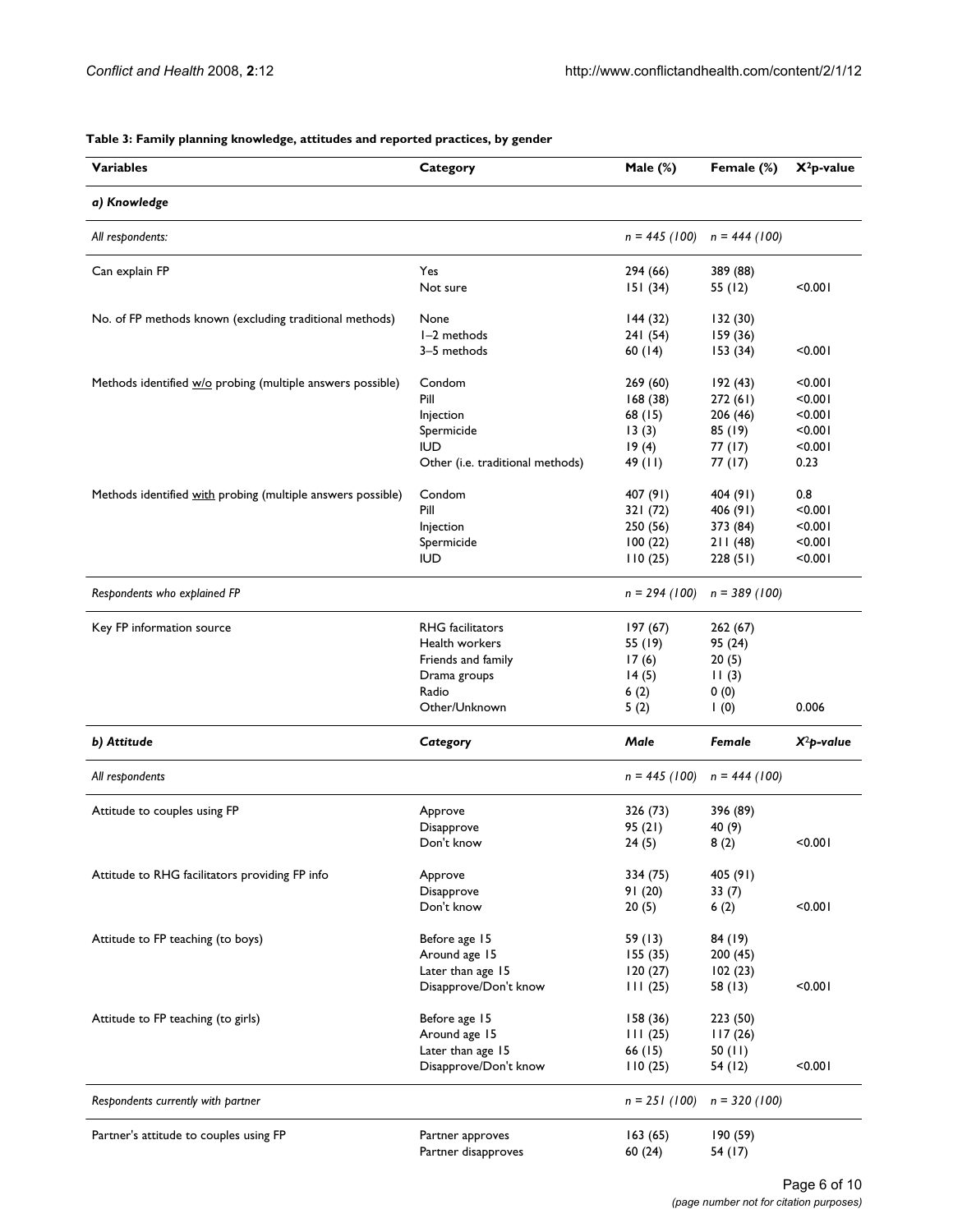#### **Table 3: Family planning knowledge, attitudes and reported practices, by gender** *(Continued)*

|                                                           | Don't know partner's attitude     | 28(11)             | 76(24)          | 50.001                   |
|-----------------------------------------------------------|-----------------------------------|--------------------|-----------------|--------------------------|
| c) Practice                                               | Category                          | Male               | Female          | $X^2$ p-value            |
| All respondents                                           |                                   | $n = 445 (100)$    | $n = 444 (100)$ |                          |
| Reported use of contraception                             | Never                             | 260(58)            | 251(57)         |                          |
|                                                           | Past                              | 78 (18)            | 77 (17)         |                          |
|                                                           | Current                           | 107(24)            | 116(26)         | 0.77                     |
| Use by respondent/partner (multiple answers possible)     | Ever used condoms                 | 164(37)            | 41(9)           | < 0.001                  |
|                                                           | Ever used pills                   | 71 (16)            | 116(26)         | < 0.001                  |
|                                                           | Ever used injections              | 25(6)              | 70 (16)         | < 0.001                  |
|                                                           | Ever used spermicides             | 12(3)              | 17(4)           | < 0.001                  |
|                                                           | Ever used IUDs                    | $\left( 0 \right)$ | 5(1)            | < 0.001                  |
| Contraceptives currently used (multiple answers possible) | Condoms                           | 85 (19)            | 14(3)           | < 0.001                  |
|                                                           | Pills                             | 32(7)              | 59 (13)         | < 0.001                  |
|                                                           | Injections                        | 12(3)              | 43 (10)         | < 0.001                  |
|                                                           | Spermicide                        | 0(0)               | 2(0)            | --                       |
|                                                           | <b>IUD</b>                        | 0(0)               | 0(0)            | $\overline{\phantom{a}}$ |
| Respondents currently with partner                        |                                   | $n = 251(100)$     | $n = 320 (100)$ |                          |
| Discussion of FP with partner                             | Never                             | 108(43)            | 143(45)         |                          |
|                                                           | I-2 times in last 12 months       | 68 (27)            | 98 (30)         |                          |
|                                                           | More than twice in last 12 months | 75 (30)            | 79 (25)         | 0.35                     |
| <b>Current users</b>                                      |                                   | $n = 107(100)$     | $n=$ 116 (100)  |                          |
|                                                           |                                   |                    |                 |                          |
| Where current users access FP                             | Health post/Clinic                | 68 (64)            | 106(92)         |                          |
|                                                           | <b>RHG</b> facilitators           | 30(28)             | 5(4)            |                          |
|                                                           | Any other locations               | 9(8)               | 5(4)            | < 0.001                  |
| Why FP source was chosen (multiple answers)               | Quality-more privacy              | 84 (80)            | 106(91)         |                          |
|                                                           | Quality-competent staff           | 86 (82)            | 97 (84)         |                          |
|                                                           | Quality-friendly staff            | 82 (78)            | 94 (81)         |                          |
|                                                           | Cost-cheaper                      | 75 (71)            | 99 (85)         |                          |
|                                                           | Convenience-closer to home        | 73 (70)            | 71 (61)         |                          |
|                                                           | Quality-better product            | 65 (62)            | 75 (65)         |                          |
|                                                           | Convenience-shorter wait          | 66 (63)            | 71(61)          |                          |
|                                                           | Quality-cleaner facility          | 57 (54)            | 67 (58)         |                          |
|                                                           | Convenience-use other services    | 44 (42)            | 80 (69)         |                          |
|                                                           | Quality-only available there      | 41 (38)            | 52 (45)         |                          |
|                                                           | Convenience-opening hours         | 40 (38)            | 46 (40)         |                          |
|                                                           | Convenience-closer to work/market | 28(27)             | 28 (24)         |                          |
| Current non-users                                         |                                   | $n = 338(100)$     | $n = 328(100)$  |                          |
| Main reason for non-use of modern contraception           | Fertility related*                | 213(63)            | 261(80)         |                          |
|                                                           | Opposed to use                    | 82 (24)            | 27(8)           |                          |
|                                                           | Method related                    | 22(6)              | 32(10)          |                          |
|                                                           | Provider related                  | 12(4)              | 7(2)            |                          |
|                                                           | Lack of knowledge                 | 9(3)               | $\vert$ (0)     | < 0.001                  |
| Expected future contraceptive use                         | Never                             | 83 (25)            | 45 (14)         |                          |
|                                                           | Later/Don't know                  | 206(61)            | 240 (73)        |                          |
|                                                           | Within next 12 months             | 49 (14)            | 43 (13)         | 0.001                    |
| Current non-users, opposed to FP use                      |                                   | $n = 82 (100)$     | $n = 27 (100)$  |                          |
|                                                           | Religion opposed (all)            | 45 (55)            | 7(26)           |                          |
|                                                           |                                   |                    |                 |                          |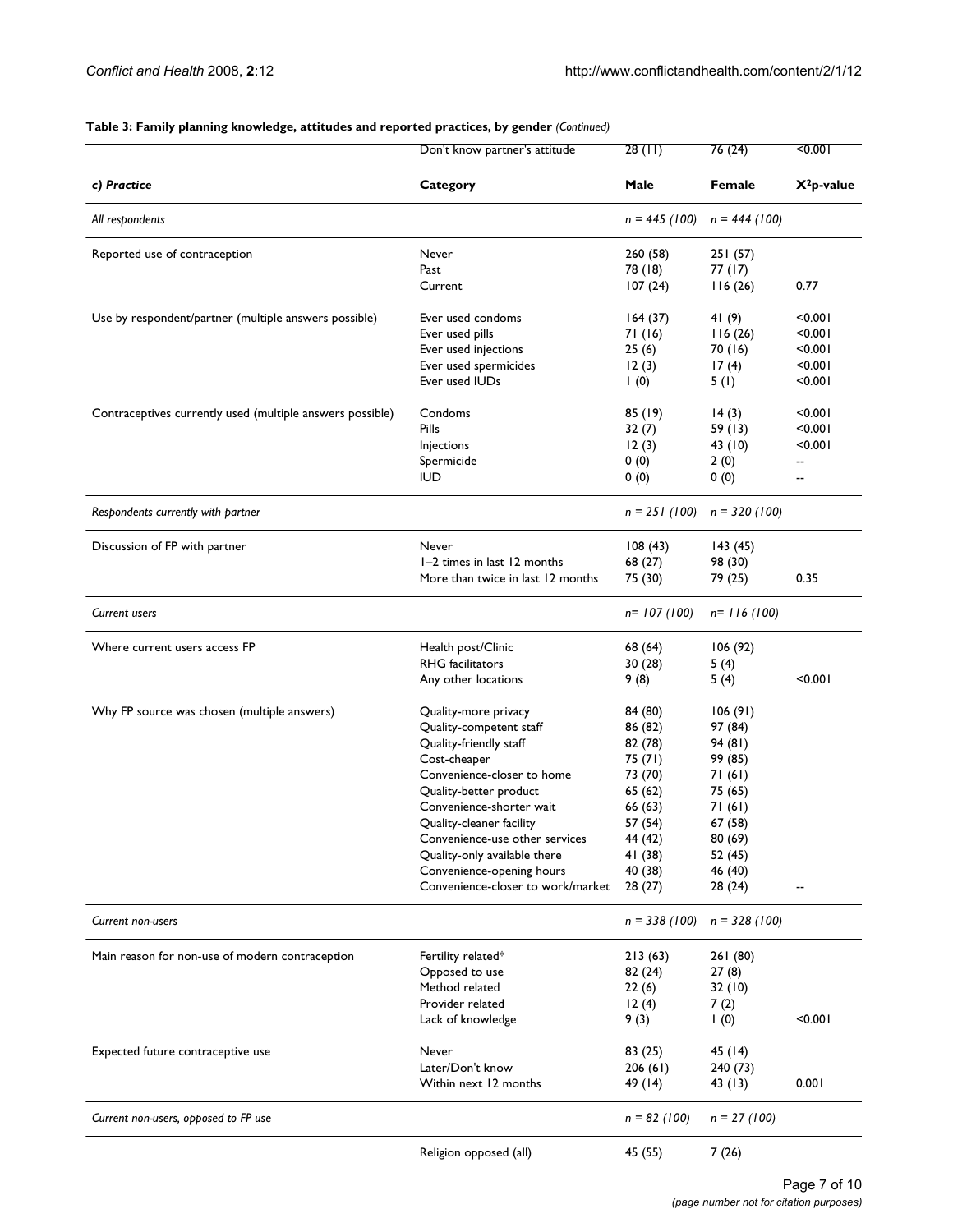| Table 3: Family planning knowledge, attitudes and reported practices, by gender (Continued) |  |  |  |
|---------------------------------------------------------------------------------------------|--|--|--|
|---------------------------------------------------------------------------------------------|--|--|--|

| (Muslim)           | $41(-)$ | 7(-)  |      |
|--------------------|---------|-------|------|
| Respondent opposed | 22(27)  | 8(30) |      |
| Partner opposed    | 12(14)  | 1(41) |      |
| Family opposed     | 3(4)    | (4)   | 0.02 |
|                    |         |       |      |

\*abstaining, pregnant, lactating, unable or trying to conceive

among older respondents (OR 1.7, 0.8–3.7, adjusted for parity and ever having married) [29]. Contraceptive use was more frequent in the older age group (OR = 1.5, 1.3– 1.8, adjusted for parity and presence of partner in camp).

Those who reported RHG facilitators as their primary information source had non-significantly higher odds of approving of couples using family planning  $(OR = 1.8,$ 0.7–4.2, adjusted for parity) and to be current users of contraception ( $OR = 1.3$ , 0.7–2.6, adjusted for parity, education, and partner approval of FP). These respondents also had significantly higher odds of discussing family planning with their partners ( $OR = 2.2$ , 1.2–3.8, adjusted for parity and education).

## **Discussion**

## *Implications*

Comprehensive studies of reproductive health issues among refugees are still relatively rare. This study enabled insight into the influence of gender on family planning knowledge, attitudes and practices in a camp setting. It supports previous findings that men's education helps to increase family planning awareness and attitudes in the way women's life experience (or parity) appears to do [30- 32]. Additional research is necessary on effective ways of targeting men, and improving their reproductive health knowledge, attitudes, and practices in refugee settings.

Findings indicate that RHG clients knew more about family planning, and were more likely to approve of and use contraceptives. The consistency of positive associations between RHG activities and knowledge, attitude and practices for family planning and sexually transmitted disease indicators [28] suggests that RHG's model (i.e. involving refugee women as active members in a refugee self-help organisation that trained and supported them to provide education and contraceptives to their community) was effective and could possibly be replicated in similar conflict-affected settings [1,11,14].

## *Limitations*

Cross-sectional studies, while enabling exploration of multiple outcomes and exposures, are limited by potential reverse causality as explanatory and outcome variables are measured at the same point in time (e.g. better family planning knowledge may result from attending RHG activities, or RHG attendance might result from better knowledge). Possible reporting and observer bias was minimised through surveyor training and questionnaire piloting. Residual confounding is possible, due to lack of data on certain variables (e.g. socio-economic status, desired family size, gender-based violence), which could influence family planning choices. Chance was reduced using robust standard errors.

## *Gender and age differences*

Education appears a major determinant of men's family planning knowledge, but not of women's knowledge or attitudes. Women were younger and less well educated, yet knew more about family planning and contraceptives. Women are often seen as primarily responsible for family planning, and targeted by reproductive health programming [17]. Possibly, the skills men develop through education enable them to seek knowledge and develop informed opinions on topics to which they might not be exposed otherwise. Additional education may change men's attitude towards gender relations. They may want women as partners who are "more than mothers" [14]. Thus, women's greater ability to contribute to household income could be a reason why men expressed support of family planning and girls' education. Men prioritised non-healthcare information sources, such as radio and dramas, supporting suggestions that men tend to access family planning information in non-health settings [24- 26]. It appeared that women respondents learned about family planning through life experience, as knowledge was not significantly influenced by education or exposure to RHG activities (using "time in camp" as proxy). Parity could be a catalyst, as parous women appeared significantly more knowledgeable about family planning than nulliparous women did (p < 0.001). Parity also meant exposure to RHG information during antenatal services.

High reported approval of family planning (80% of respondents) did not correspond with current usage (25%). Main reasons reported for non-use were fertility related (71%). However, usage was much higher than typical for West Africa. UN estimated use of current modern contraceptives for 16 West African countries was 7.9%, with Sierra Leone and Guinea at 3.9% and 4.1% respectively, while RHG's contraceptive coverage was 17% [14,27]. It is difficult to assess whether use was higher in this population because of greater need or better access, but this relatively high coverage supports the value of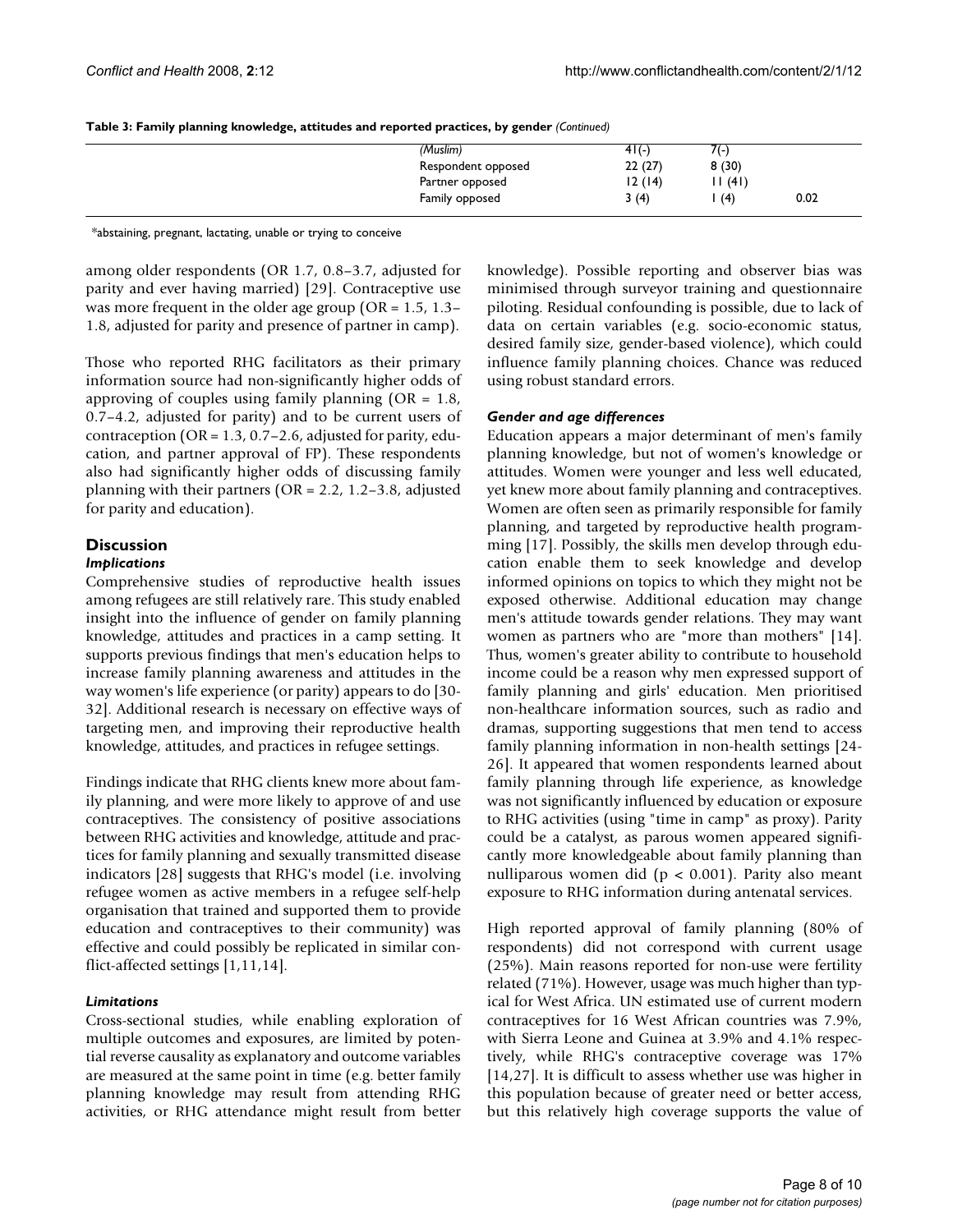RHG's work. Nonetheless, our findings suggest that there was still considerable unmet need for contraception and risk of unplanned pregnancy (69%). Interestingly, only 3.5% of non-users reported the barrier of 'partner opposition' noted in the literature [19,21,33]. It is worth noting that respondents rated quality issues higher than cost or distance when choosing contraceptive services.

Findings indicate that adolescents knew somewhat less about family planning, and sexually active young people were somewhat less likely to use contraception, than adults [29]. However, while results suggest additional attention should be given to adolescent reproductive health, fewer age than gender related disparities were found.

Analysis indicates disparities in family planning knowledge and approval between men and women refugees. Given that refugee men know significantly less about family planning and accessed information through peer networks and mass media as well as healthcare providers, communication strategies on family planning in refugee settings could have greater reach with gender-specific messages and communication channels [17,18,26]. The international community should support operational research, involving knowledgeable members of the refugee community, on the best methods of supporting men's utilisation of reproductive health and family planning services within their communities [20,22,23].

## **Competing interests**

The authors declare they have no competing interests.

## **Authors' contributions**

NH analysed the data and drafted the paper, contributed to data interpretation, and gave final approval of the version for publication. SK and YS contributed to conception and design, acquisition of data, and reviewing the paper. AvR conceived the study, and contributed to design, data interpretation, and reviewing the paper. DB contributed to design, data interpretation, and reviewing the paper. CN contributed to analysis and data interpretation, and drafting the paper. MC contributed to analysis, data interpretation, and critical revision of the paper. MB designed the study, contributed to acquisition, analysis and interpretation of data, and critical revision of the paper. All authors approved the version to be published.

## **Acknowledgements**

We wish to acknowledge the cooperation and kindness of interviewees, without whom this research would not have been possible. Thanks to local staff and workers, particularly data manager and field supervisors. We wish to acknowledge local authorities, GTZ Guinea and UNHCR for their support, and GTZ for providing funding. Special thanks to John Cleland (LSHTM) for reviewing an earlier version of this paper and to Simon Cousens (LSHTM) for assistance with regression analysis.

#### **References**

- 1. McGinn T, Purdin S: **[Editorial: Reproductive health and conflict:](http://www.ncbi.nlm.nih.gov/entrez/query.fcgi?cmd=Retrieve&db=PubMed&dopt=Abstract&list_uids=15344938) [looking back and moving ahead.](http://www.ncbi.nlm.nih.gov/entrez/query.fcgi?cmd=Retrieve&db=PubMed&dopt=Abstract&list_uids=15344938)** *Disasters* 2004, **28:**235-238.
- 2. McGinn T: **Reproductive health of war-affected populations: what do we know?** *International Family Planning Perspectives* 2000, **26:**174-180.
- 3. Burns K, Male S, Pierotti D: **The Reproductive Health of Refugees.** *International Family Planning Perspectives* 2000, **26:**161.
- 4. Schreck L: **Turning point: A special report on the refugee reproductive health field.** *International Family Planning Perspectives* 2000, **26:**162-166.
- 5. Alcala M: **Action for the 21st Century: Reproductive Health and Rights for All.** *ICPD* 1994.
- 6. UNHCR: **2006 Global Trends: Refugees, Asylum-seekers, Returnees, Internally Displaced and Stateless Persons.** Geneva: Division of Operational Services, Field Information and Coordination Support Section; 2006.
- 7. Ogata S: **[Refugee women: the forgotten half.](http://www.ncbi.nlm.nih.gov/entrez/query.fcgi?cmd=Retrieve&db=PubMed&dopt=Abstract&list_uids=12349274)** *Our Planet* 1995, **7:**19-22.
- 8. Kollie S, von Roenne F, Blankhart D: **Readers' Forum: Humanitarian assistance should include aspects of sexuality.** *Bulletin of the WHO* 1999, **77:**1020.
- 9. Bartlett LA, Jamieson DJ, Kahn T, Sultana M, Wilson HG, Duerr A: **[Maternal mortality among Afghan refugees in Pakistan,](http://www.ncbi.nlm.nih.gov/entrez/query.fcgi?cmd=Retrieve&db=PubMed&dopt=Abstract&list_uids=11879858) [1999–2000.](http://www.ncbi.nlm.nih.gov/entrez/query.fcgi?cmd=Retrieve&db=PubMed&dopt=Abstract&list_uids=11879858)** *Lancet* 2002, **359:**643-649.
- 10. Cohen S: **[The reproductive health needs of refugees: emerg](http://www.ncbi.nlm.nih.gov/entrez/query.fcgi?cmd=Retrieve&db=PubMed&dopt=Abstract&list_uids=12348740)[ing consensus attracts predictable controversy.](http://www.ncbi.nlm.nih.gov/entrez/query.fcgi?cmd=Retrieve&db=PubMed&dopt=Abstract&list_uids=12348740)** *Guttmacher Rep Public Policy* 1998, **1:**10-12.
- 11. IAWG: **Inter-agency global evaluation of reproductive health services for refugees and internally displaced persons.** Geneva: UNHCR; 2004.
- 12. Degni F, Koivusilta L, Ojanlatva A: **[Attitudes towards and percep](http://www.ncbi.nlm.nih.gov/entrez/query.fcgi?cmd=Retrieve&db=PubMed&dopt=Abstract&list_uids=17056449)[tions about contraceptive use among married refugee](http://www.ncbi.nlm.nih.gov/entrez/query.fcgi?cmd=Retrieve&db=PubMed&dopt=Abstract&list_uids=17056449) [women of Somali descent living in Finland.](http://www.ncbi.nlm.nih.gov/entrez/query.fcgi?cmd=Retrieve&db=PubMed&dopt=Abstract&list_uids=17056449)** *Eur J Contracept Reprod Health Care* 2006, **11:**190-196.
- 13. Whelan A, Blogg J: **'Halfway people': Refugee views of reproductive health services.** *Global Public Health* 2007, **2:**373-394.
- 14. von Roenne A, Von Roenne F, Kollie S, Swaray Y, Sondorp E, Borchert M: **Reproductive Health Services for Refugees by Refugees: An example from Guinea.** *Disasters* in press.
- 15. Van Damme W, De Brouwere V, Boelaert M, Van Lerberghe W: **[Effects of a refugee-assistance programme on host popula](http://www.ncbi.nlm.nih.gov/entrez/query.fcgi?cmd=Retrieve&db=PubMed&dopt=Abstract&list_uids=9620714)[tion in Guinea as measured by obstetric interventions.](http://www.ncbi.nlm.nih.gov/entrez/query.fcgi?cmd=Retrieve&db=PubMed&dopt=Abstract&list_uids=9620714)** *Lancet* 1998, **351:**1609-1613.
- 16. Msuya D: **Report on Assessment of Reproductive Health Services for Adolescent Refugees in Guinea's Forest Region.** *WHO* 1999.
- 17. Collumbien M, Hawkes S: **[Missing messages: does the reproduc](http://www.ncbi.nlm.nih.gov/entrez/query.fcgi?cmd=Retrieve&db=PubMed&dopt=Abstract&list_uids=12295879)[tive health approach respond to men's sexual health needs?](http://www.ncbi.nlm.nih.gov/entrez/query.fcgi?cmd=Retrieve&db=PubMed&dopt=Abstract&list_uids=12295879)** *Culture, Health & Sexuality* 2000, **2:**135-150.
- 18. Chikamata D: **[Male needs and responsibilities in family plan](http://www.ncbi.nlm.nih.gov/entrez/query.fcgi?cmd=Retrieve&db=PubMed&dopt=Abstract&list_uids=12291945)[ning and reproductive health.](http://www.ncbi.nlm.nih.gov/entrez/query.fcgi?cmd=Retrieve&db=PubMed&dopt=Abstract&list_uids=12291945)** *Plan Parent Chall* 1996, **2:**8-10.
- 19. Donati S, Hamam R, Medda E: **[Family planning KAP survey in](http://www.ncbi.nlm.nih.gov/entrez/query.fcgi?cmd=Retrieve&db=PubMed&dopt=Abstract&list_uids=10695981) [Gaza.](http://www.ncbi.nlm.nih.gov/entrez/query.fcgi?cmd=Retrieve&db=PubMed&dopt=Abstract&list_uids=10695981)** *Soc Sci Med* 2000, **50:**841-849.
- 20. Hossain MB, Phillips JF, Mozumder AB: **[The effect of husbands'](http://www.ncbi.nlm.nih.gov/entrez/query.fcgi?cmd=Retrieve&db=PubMed&dopt=Abstract&list_uids=17107632) [fertility preferences on couples' reproductive behaviour in](http://www.ncbi.nlm.nih.gov/entrez/query.fcgi?cmd=Retrieve&db=PubMed&dopt=Abstract&list_uids=17107632) [rural bangladesh.](http://www.ncbi.nlm.nih.gov/entrez/query.fcgi?cmd=Retrieve&db=PubMed&dopt=Abstract&list_uids=17107632)** *J Biosoc Sci* 2007, **39:**745-757.
- Kaggwa EB, Diop N, Storey JD: [The role of individual and com](http://www.ncbi.nlm.nih.gov/entrez/query.fcgi?cmd=Retrieve&db=PubMed&dopt=Abstract&list_uids=18644759)**[munity normative factors: a multilevel analysis of contracep](http://www.ncbi.nlm.nih.gov/entrez/query.fcgi?cmd=Retrieve&db=PubMed&dopt=Abstract&list_uids=18644759)[tive use among women in union in Mali.](http://www.ncbi.nlm.nih.gov/entrez/query.fcgi?cmd=Retrieve&db=PubMed&dopt=Abstract&list_uids=18644759)** *Int Fam Plan Perspect* 2008, **34:**79-88.
- 22. Mullany BC, Becker S, Hindin MJ: **[The impact of including hus](http://www.ncbi.nlm.nih.gov/entrez/query.fcgi?cmd=Retrieve&db=PubMed&dopt=Abstract&list_uids=16855015)[bands in antenatal health education services on maternal](http://www.ncbi.nlm.nih.gov/entrez/query.fcgi?cmd=Retrieve&db=PubMed&dopt=Abstract&list_uids=16855015) health practices in urban Nepal: results from a randomized [controlled trial.](http://www.ncbi.nlm.nih.gov/entrez/query.fcgi?cmd=Retrieve&db=PubMed&dopt=Abstract&list_uids=16855015)** *Health Educ Res* 2007, **22:**166-176.
- 23. Mumtaz Z, Salway SM: **[Gender, pregnancy and the uptake of](http://www.ncbi.nlm.nih.gov/entrez/query.fcgi?cmd=Retrieve&db=PubMed&dopt=Abstract&list_uids=17286703) [antenatal care services in Pakistan.](http://www.ncbi.nlm.nih.gov/entrez/query.fcgi?cmd=Retrieve&db=PubMed&dopt=Abstract&list_uids=17286703)** *Sociol Health Illn* 2007, **29:**1-26.
- 24. Odu OO, Ijadunola KT, Komolafe JO, Adebimpe WT: **[Men's knowl](http://www.ncbi.nlm.nih.gov/entrez/query.fcgi?cmd=Retrieve&db=PubMed&dopt=Abstract&list_uids=17111755)[edge of and attitude with respect to family planning in a sub](http://www.ncbi.nlm.nih.gov/entrez/query.fcgi?cmd=Retrieve&db=PubMed&dopt=Abstract&list_uids=17111755)[urban Nigerian community.](http://www.ncbi.nlm.nih.gov/entrez/query.fcgi?cmd=Retrieve&db=PubMed&dopt=Abstract&list_uids=17111755)** *Niger J Med* 2006, **15:**260-265.
- 25. Sadeghipour Roudsari HR, Sherafat-Kazemzadeh R, Rezaeie M, Derakhshan M: **[Reproductive health knowledge, attitudes and](http://www.ncbi.nlm.nih.gov/entrez/query.fcgi?cmd=Retrieve&db=PubMed&dopt=Abstract&list_uids=17333834) [practices of Iranian and Afghan men in Tehran Province.](http://www.ncbi.nlm.nih.gov/entrez/query.fcgi?cmd=Retrieve&db=PubMed&dopt=Abstract&list_uids=17333834)** *East Mediterr Health J* 2006, **12:**862-872.